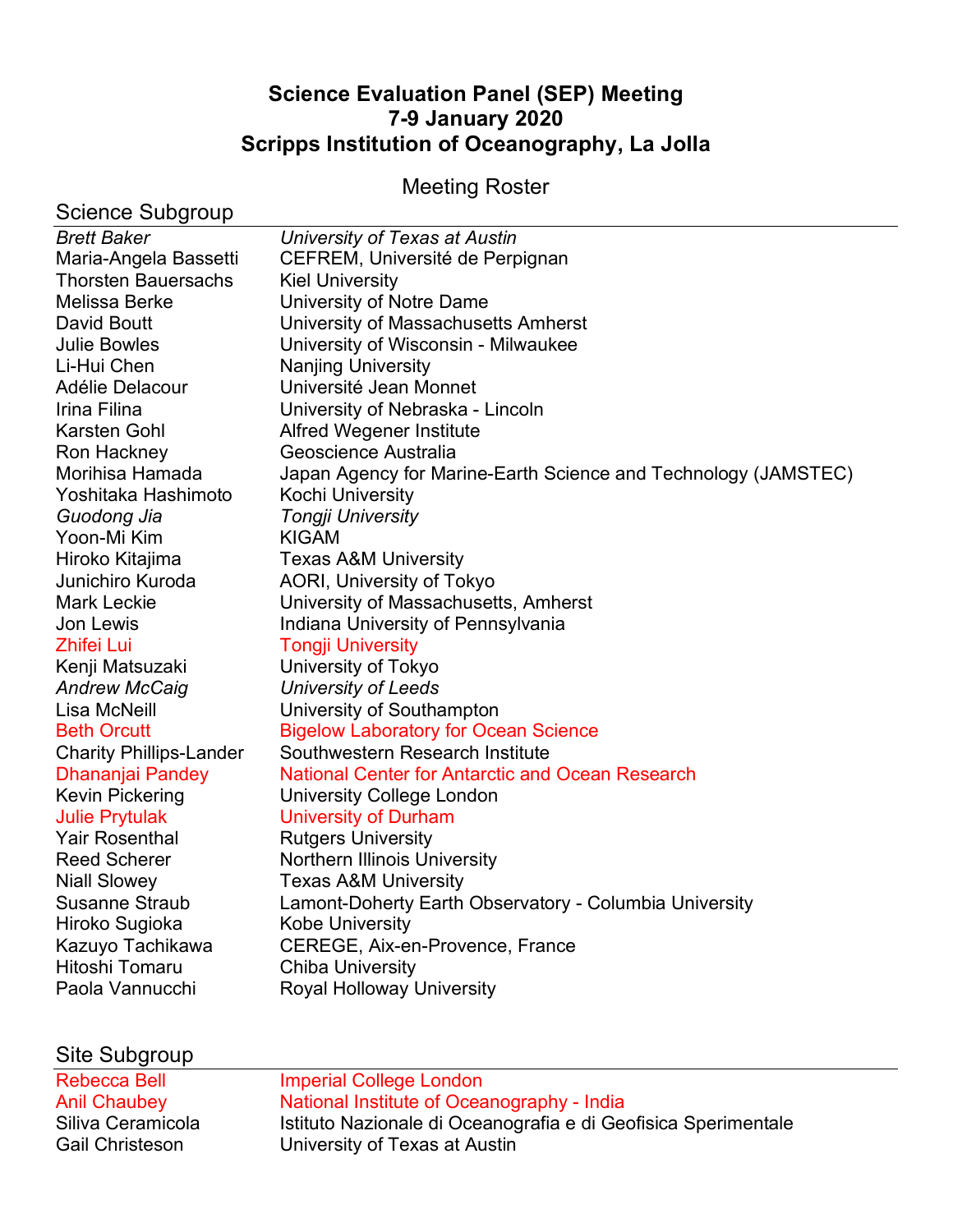Gwang-Soo Lee KIGAM Guangfa Zhong Tongji University

#### Weiwei Ding Second Institute of Oceanography, State Oceanic Administration Chris Elders Curtin University

Jorge Figueiredo Federal University of Rio de Janeiro Andrew Goodliffe The University of Alabama Sean Gulick University of Texas at Austin (SEP Co-Chair) Shuoshuo Han University of Texas, Institute for Geophysics Christian Hübscher University of Hamburg Kiichiro Kawamura Yamaguchi University Beatrice Magnani Southern Methodist University Ross Parnell-Turner Scripps Institution of Oceanography, UCSD<br>Patricia Persaud Louisiana State University Louisiana State University Michele Rebesco Istituto Nazionale di Oceanografia e di Geofisica Sperimentale *Tim Reston University of Birmingham* Tillmann Schwenk University of Bremen Eli Silver University of California Santa Cruz Harold Tobin University of Washington

# Liaisons and Observers

| <b>James Allan</b>  | NSF                                |
|---------------------|------------------------------------|
| Peter Blum          | <b>JRSO</b>                        |
| <b>Carl Brenner</b> | U.S. Science Support Program       |
| Dru Clark           | <b>IODP Science Support Office</b> |
| <b>Emily Estes</b>  | <b>JRSO</b>                        |
| <b>Sarah Davies</b> | <b>ECORD - ESO</b>                 |
| <b>Holly Given</b>  | <b>IODP Science Support Office</b> |
| <b>Barry Katz</b>   | <b>EPSP Chair</b>                  |
| Dirk Kroon          | <b>IODP Forum Chair</b>            |
| Erwan LeBer         | ECORD - ESO                        |
| <b>Mitch Malone</b> | <b>JRSO – TAMU</b>                 |
| <b>Tony Morris</b>  | <b>ESSAC</b>                       |
| <b>Clive Neal</b>   | <b>JRFB Chair</b>                  |
| <b>Chris Olson</b>  | <b>IODP Science Support Office</b> |
| Katerina Petronotis | <b>JRSO - TAMU</b>                 |
| Sanny Saito         | MarE3, JAMSTEC                     |
| Angela Slagle       | USSSP - LDEO                       |
| <b>Karen Stocks</b> | <b>IODP Science Support Office</b> |
| Michiko Yamamoto    | <b>IODP Science Support Office</b> |
| Alan Yang           | <b>IODP Science Support Office</b> |

### Unable to attend

*Attending as alternate*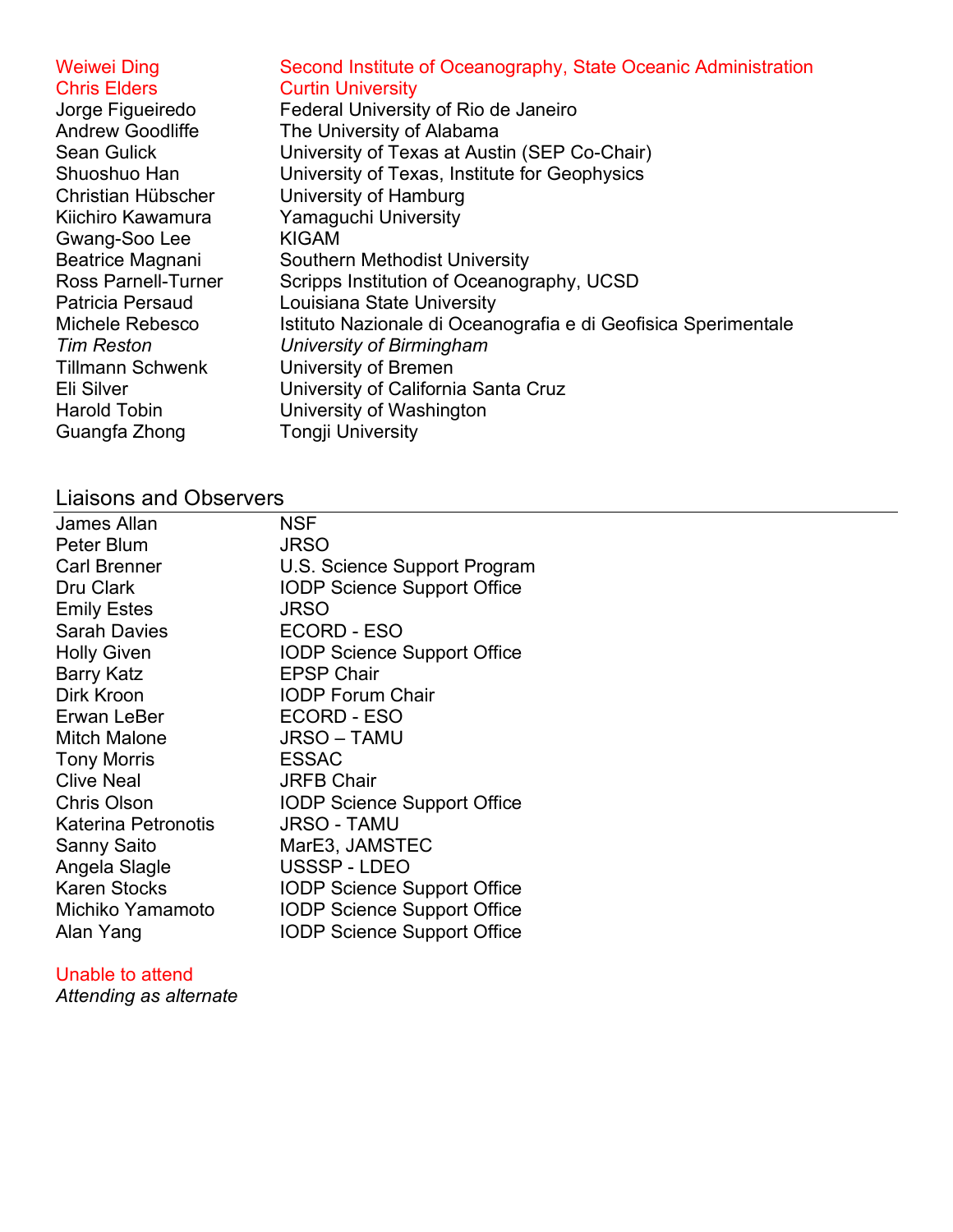# **Science Evaluation Panel (SEP) Meeting 7-9 January 2020 Scripps Institution of Oceanography, La Jolla**

**Tuesday January 7, 2020 08:15-17:00** 

# **1. Welcome and Introductions**

#### *1.1 Call to order and self-introductions*

The co-Chairs Dr. McNeill and Dr. Gulick called the meeting to order with a welcome and asked attendees to perform self-introductions.

#### *1.2 Logistical Announcements*

Meeting host, Science Support Office Executive Director Dr. Holly Given, reviewed the basic logistics for the meeting, including safety and internet access.

### *1.3 Approval of Meeting Agenda*

Dr. McNeill asked the SEP members to review the agenda and provide changes or additions. No members presented additions or changes, and they approved the agenda.

# **2. Reports from IODP Entities**

*2.1 NSF Report 2.2 JRFB/JRSO Report 2.3 MSP/EFB, IO Report 2.4 Chikyu/ CIB, IO Report*

# **3. Science Support Office Report**

### **4. IODP FORUM Report**

*All of these reports can be found at: http://www.iodp.org/sep-presentations/sep-2020-january-presentations/661-sep-2020-januarycombined-reports-from-iodp-entities/file*

### **5. Proposal Review and Advisory Process**

### *5.1 Review Procedures*

Drs. McNeill and Gulick gave a presentation about the Science Evaluation Panel's proposal review procedures and reminded those in attendance of their requirement to keep proposal content and discussion of all proposals confidential.

### **6. Review of Proposals**

*6.1 Revised Proposals* The SEP began their reviews of revised proposals.

### **17:00 Meeting Adjourned for the Day**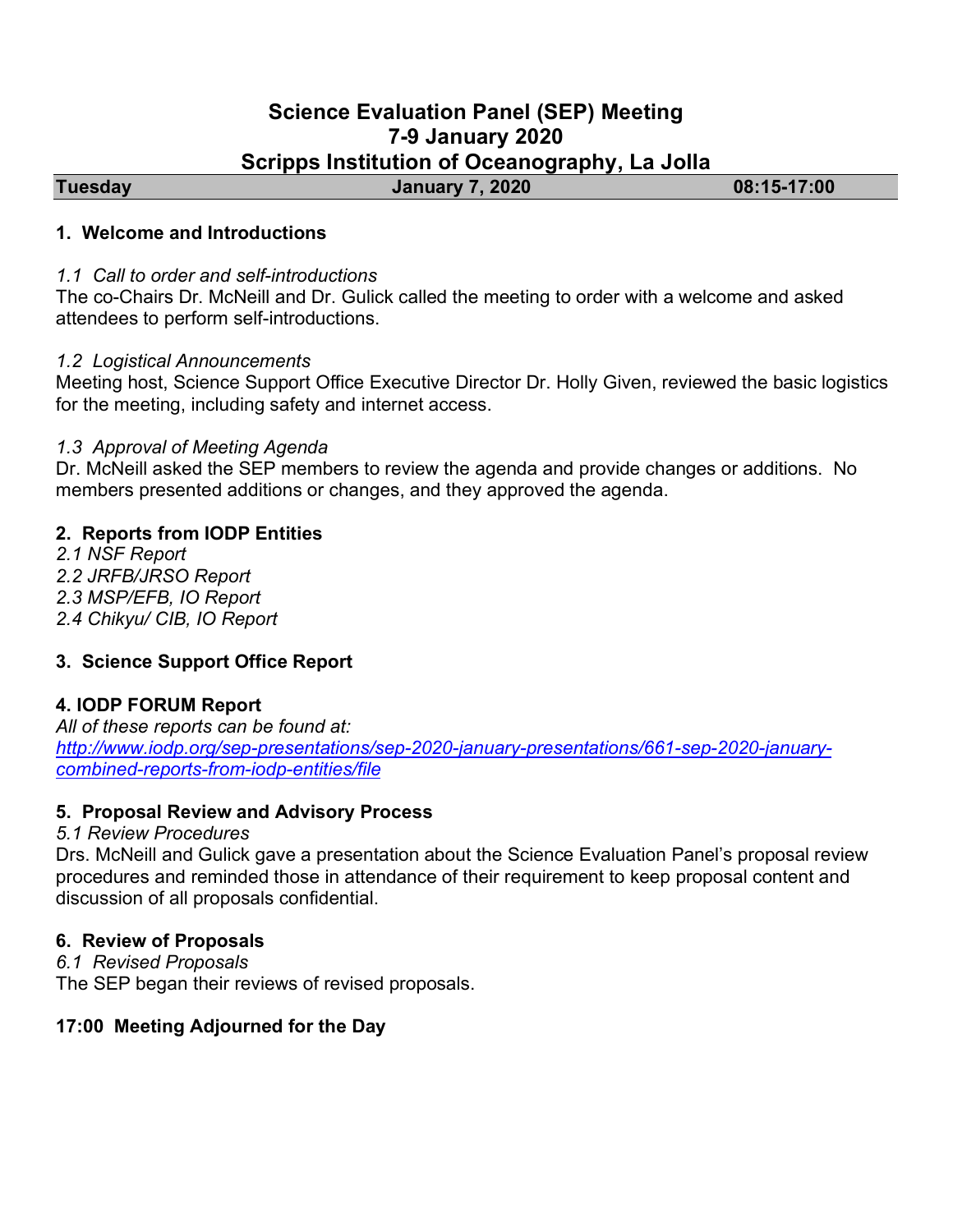#### **Wednesday January 8, 2020 08:30-18:00**

#### *6.1 Revised Proposals (continued)*

The SEP completed their reviews of revised proposals.

#### *6.2 External Reviews*

The SEP completed their reviews of proposals that had come back from external review.

#### *6.3 New Proposals*

The SEP began their reviews of 14 new proposals (4 Full, 1 APL, 1MDP and 8 Pre).

#### **18:00 Meeting Adjourned for the Day**

#### **Thursday January 9, 2020 08:30-17:00**

#### *6.3 New Proposals (continued)*

The SEP completed their reviews of new proposals.

#### **7. Summary of SEP Reviews**

As summarized below, Dr. McNeill and Dr. Gulick reviewed the results and ratings (as necessary) for each of the proposals discussed at this meeting.

| <b>ID</b> | <b>Type</b>       | <b>Review Result</b>   | PI                     | <b>Short Title</b>                                 | Ship       |
|-----------|-------------------|------------------------|------------------------|----------------------------------------------------|------------|
| 851       | Add               | <b>Holding Bin</b>     | Mitchell Lyle          | <b>Cenozoic Nortwest Atlantic Transect</b>         | <b>JR</b>  |
| 857C      | Add (Full2)       | <b>JRFB</b>            | Claudia Bertoni        | <b>DREAM: Messinian Evaporite Demise</b>           | <b>JR</b>  |
| 885       | Full              | <b>Revise</b>          | Jangjun Bahk           | <b>Ulleung Basin Gas Hydrates</b>                  | <b>JR</b>  |
| 895       | ADP3              | <b>External review</b> | <b>Rachel Flecker</b>  | Mediterranean-Atlantic Gateway Exchange            | <b>JR</b>  |
| 903       | Full <sub>2</sub> | <b>Deactivate</b>      | <b>Denise Kulhanek</b> | <b>Argentine Margin Seaward Dipping Reflectors</b> | <b>JR</b>  |
| 909       | Add (Full2)       | <b>Holding Bin</b>     | <b>Paul Knutz</b>      | <b>NW Greenland Glaciated Margin</b>               | <b>JR</b>  |
| 927       | Full <sub>2</sub> | <b>External review</b> | Nevio Zitellini        | <b>Tyrrhenian Continent-Ocean Transition</b>       | <b>JR</b>  |
| 932       | Add (Full)        | <b>JRFB</b>            | <b>Timothy Druitt</b>  | <b>Hellenic Arc Volcanic Field</b>                 | <b>JR</b>  |
| 937       | Full <sub>2</sub> | <b>External review</b> | <b>Andrew McCaig</b>   | Deepening Hole U1309D                              | <b>JR</b>  |
| 939       | APL3              | CIB                    | Asuka Yamaguchi        | Tohoku Petit-Spot Magmatism                        | Chikyu     |
| 944       | Full2 (Add)       | <b>Holding Bin</b>     | <b>Ritske Huismans</b> | Mid-Norwegian Continental Margin Magmatism         | <b>JR</b>  |
| 945       | Add (Full2)       | <b>Holding Bin</b>     | Luigi Jovane           | Brazilian Equatorial Margin Paleoceanography       | <b>JR</b>  |
| 947       | <b>MDP</b>        | <b>Revise</b>          | <b>Harold Tobin</b>    | Cascadia Borehole Observatories                    | <b>JR</b>  |
| 947A      | Full              | Deactivate             | <b>Earl Davis</b>      | Cascadia Borehole Observatories: Vancouver         | <b>JR</b>  |
| 947B      | Pre               | Full                   | William Wilcock        | Cascadia Borehole Observatories: Oregon            | <b>JR</b>  |
| 961       | APL <sub>2</sub>  | <b>JRFB</b>            | <b>Ann Cook</b>        | <b>Gulf of Mexico Glacier-Methane Link</b>         | <b>JR</b>  |
| 962       | Full              | <b>Holding Bin</b>     | <b>Joseph Stoner</b>   | <b>Greenland Ice Sheet</b>                         | <b>JR</b>  |
| 966       | Pre               | Deactivate             | Arun Deo Singh         | Arabian Sea OMZ                                    | <b>JR</b>  |
| 967       | Pre               | Full                   | Takashi Sano           | Ontong Java Nui LIP                                | <b>JR</b>  |
| 968       | Pre               | Deactivate             | Alina Polonia          | Calabrian Arc Serpentinite Diapirs                 | <b>JR</b>  |
| 969       | Pre               | Full                   | Chi-Yue Huang          | Huatung Basin Mesozoic Ocean Relics                | <b>JR</b>  |
| 970       | Full              | Deactivate             | Peter Clift            | Sunda Shelf Sea Level                              | <b>MSP</b> |
| 971       | Full              | Revise                 | <b>Henry Dick</b>      | Kane Megamullion Deep Drilling                     | <b>JR</b>  |
| 972       | APL               | Revise                 | <b>Brandon Dugan</b>   | New England Slope Hydrogeology (APL)               | <b>JR</b>  |
| 973       | Full              | Revise                 | <b>Torsten Bickert</b> | NW Africa Neogene Climate                          | <b>JR</b>  |
| 974       | APL               | Deactivate             | Antonio Cattaneo       | Ionian Sea Megaturbidites                          | <b>JR</b>  |
| 975       | Pre               | Deactivate             | Yoshihiko Tamura       | W Pacific Oldest Oceanic Plate                     | Chikyu     |
| 976       | Pre               | Full                   |                        | Hans Christian Larsen N Iceland Rift Propagation   | <b>JR</b>  |
| 977       | Pre               | Deactivate             | Pedro Terrinha         | SW Iberia Subduction Initiation                    | <b>JR</b>  |